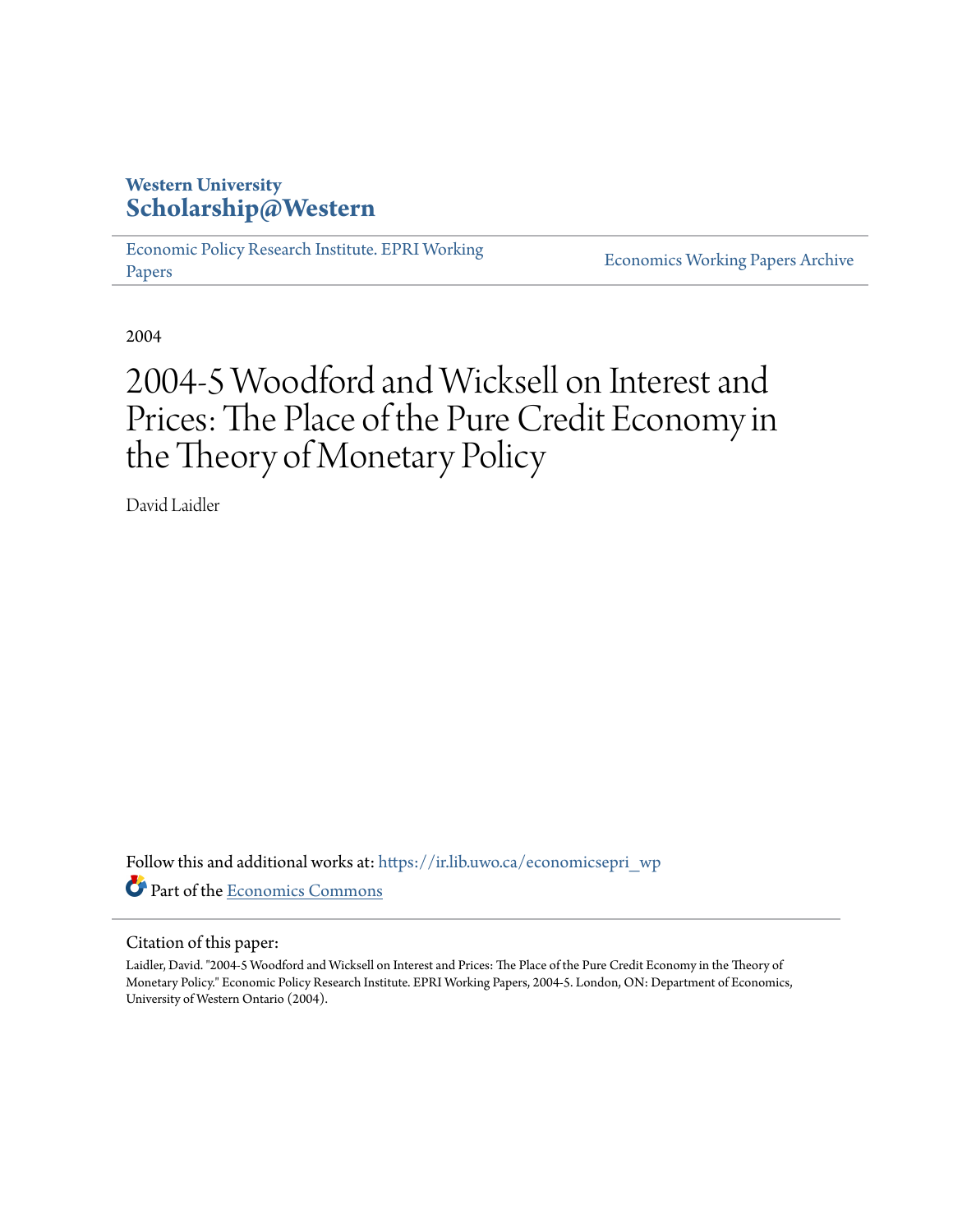**Woodford and Wicksell on** *Interest and Prices* **The Place of the Pure Credit Economy in the Theory of Monetary Policy**

**by**

**David Laidler** 

**Working Paper # 2004-5 October 2004**



## *RBC Financial Group Economic Policy Research Institute EPRI Working Paper Series*

Department of Economics Department of Political Science Social Science Centre The University of Western Ontario London, Ontario, N6A 5C2 Canada

This working paper is available as a downloadable pdf file on our website http://www.ssc.uwo.ca/economics/centres/epri/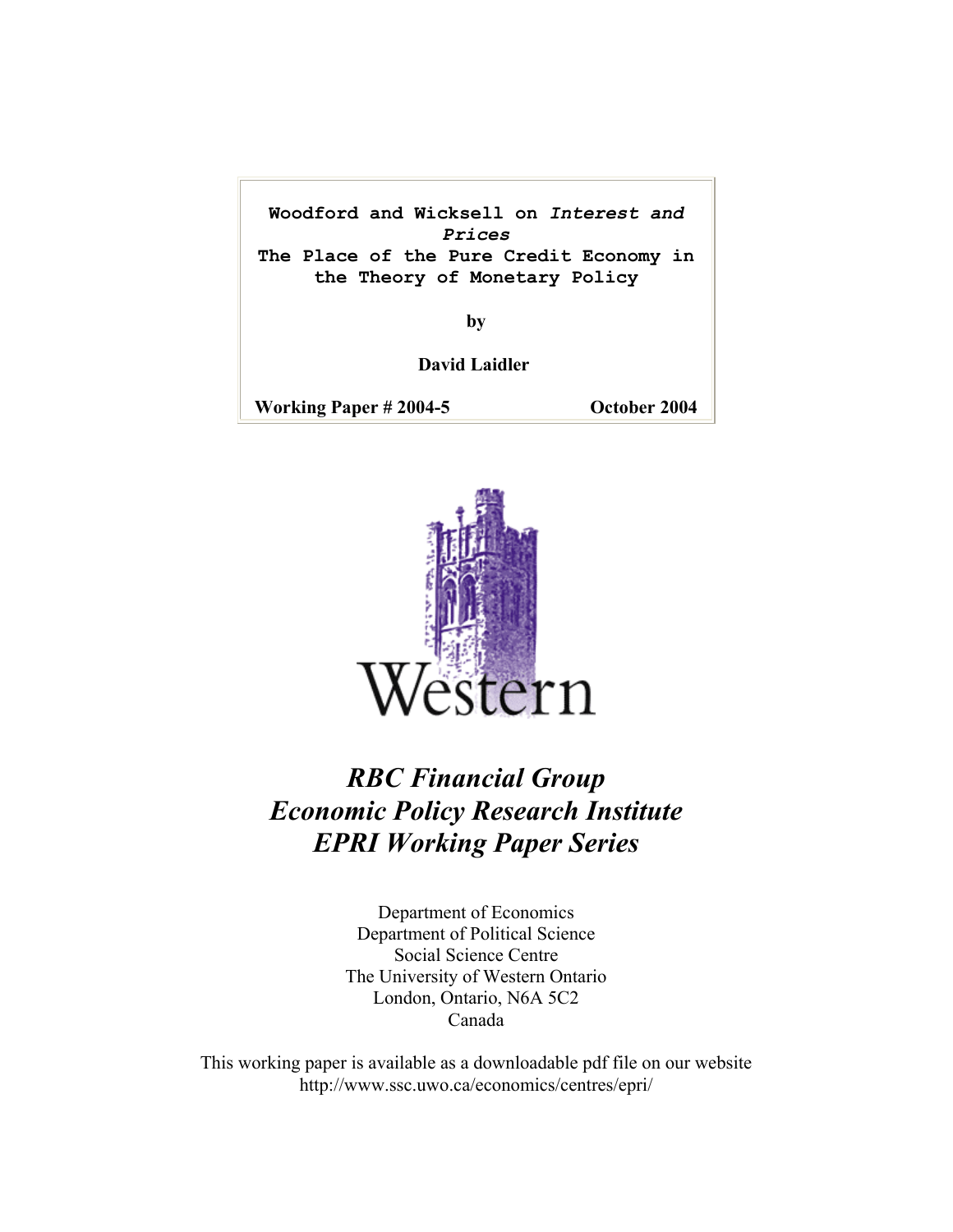#### **Woodford and Wicksell on** *Interest and Prices* **The Place of the Pure Credit Economy in the Theory of Monetary Policy\***

**by**

#### **David Laidler**

Abstract: Knut Wicksell's "pure credit economy" and Michael Woodford's "cashless economy" have much in common but whereas Wicksell's model was developed in order to extend an already existing theoretical framework, Woodford's is presented as constituting, in and of itself, a foundation for the theory of monetary policy. But models of this type are sometimes inadequate guides to policy problems. This conclusion is illustrated with reference to international monetary issues and the so-called "zero-lower bound" problem.

JEL Codes: E50, E58, B13, B22

Keywords: Money, Credit, Currency, Interest, Inflation.

\*Contribution to a panel discussion held at the History of Economics Society Meeting in Toronto, June 25-28, 2004. The author is Bank of Montreal Professor Emeritus at the University of Western Ontario, and Scholar in Residence at the C. D. Howe Institute. He is grateful to Rhys Mendes for stimulating his thoughts on the issues dealt with here.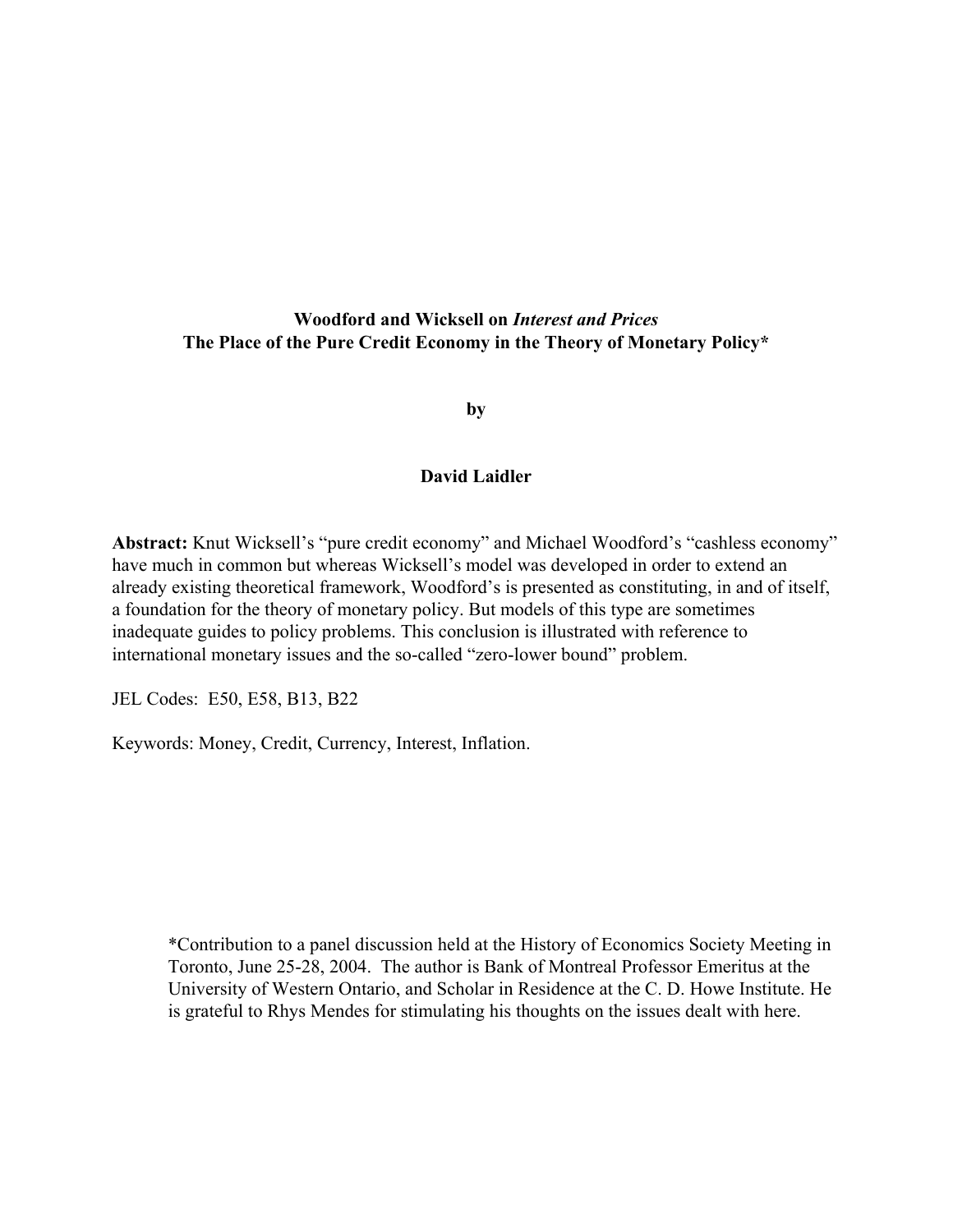#### *The Diminishing Significance of High Powered Money*

There can be no doubt that the monetary systems of a number of advanced countries nowadays resemble Knut Wicksell's (1898) model of the "pure credit economy" much more closely than did any that actually existed in the world for which he wrote. Currency has long been losing its quantitative importance in mediating transactions among the general public in such countries, and more recently, the development of modern information technology has made it possible for them to operate the clearing and settlement systems that underpin the use of bank deposits as means of exchange with a close to zero stock of reserve assets.

In monetary systems like these, it is no longer necessary for the central bank to vary the quantity of high powered money in a systematic way to change interest rates, and the choice between discussing the conduct of monetary policy in terms of variations in that quantity, or of changes in the price of overnight money to the banking system, has ceased to be a matter of semantics. It now is a matter of substance, and the way in which central bankers have always thought about these things - interest rate control - has become the right way for academics to approach them too.

These important changes in the stylized facts require even the most traditionally inclined among us to treat Woodford's *Interest and Prices* extremely seriously, for it deals with the theory of monetary policy in an economy whose central bank uses an interest rate as its policy instrument within a decision making framework in which the role not just of high powered money, but of monetary aggregates in general, in the transmission mechanism is by-passed. Attention is focused instead on an "as if" direct relationship between the interest rate and aggregate demand. This is supplemented by an expectations augmented Phillips curve through which aggregate demand affects inflation, and a "Taylor Rule" linking the central bank's interest rate setting to inflation's behaviour, to produce the basic template for the class of models on which Woodford's book elaborates.

There should be a warm welcome for an exhaustive analysis of the properties of such a framework, especially when it is as masterful as Woodford's. Even so, modern monetary systems have not yet evolved into Wicksellian pure credit economies. Though some clearing and settlement systems nowadays (almost) do without a positive stock of high-powered money, deposits with the central bank remain the final means of settlement within them, while the activities of the non-bank public are still coordinated by a system of monetary exchange that requires a large positive stock of bank deposits (and a little currency) to keep it working. It is arguable, therefore, that, in those systems, the interaction of the supply and demand for money is still of central importance to the monetary policy transmission mechanism through which real income, employment and inflation too are determined[.1](#page-3-0) 

<span id="page-3-0"></span><sup>&</sup>lt;sup>1</sup>How that importance manifests itself will, to be sure, depend on the nature what Brunner and Meltzer (eg. 1993) used to call "the money supply process", and how much of a role monetary aggregates can be given in any policy framework will depend on that, as well as upon the stability of their demand functions.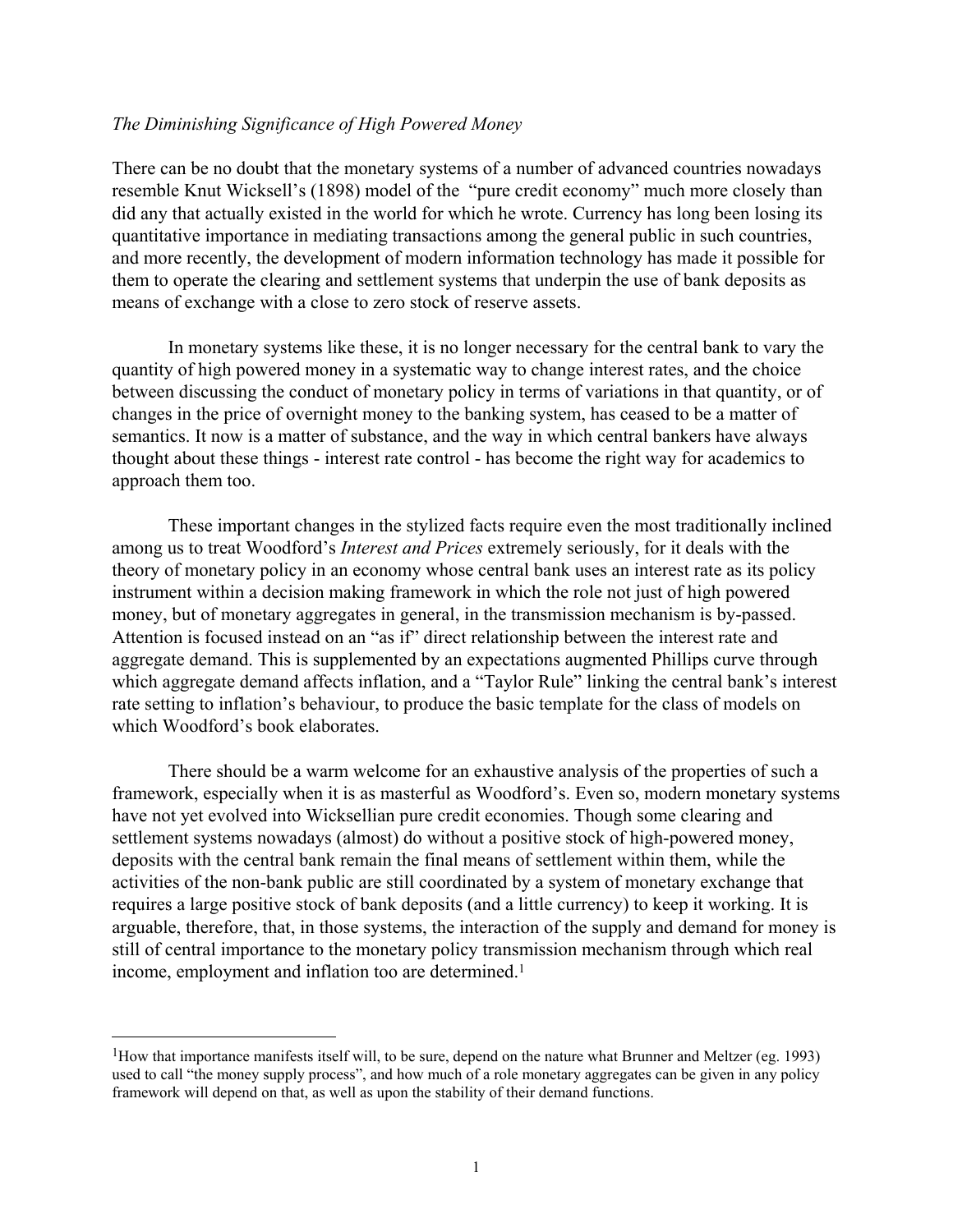In what follows, I shall note that Woodford presents the modern approach to the theory of monetary policy as superceding an older one, which did indeed focus on the interaction of the supply and demand for money, whereas Wicksell, from whom Woodford's analysis draws inspiration, intended his model of the pure credit economy to supplement rather than replace such an approach. I shall then suggest that Woodford's treatment is disconcerting, because monetary economies still pose more problems than can be analyzed by the class of models that he elaborates. I shall illustrate this conclusion by drawing attention to the difficulties that these models encounter when they are applied to certain international monetary issues and also to the so-called "zero lower bound" problem that sometimes arises in depressed economies.

#### *The "Pure Credit Economy" Model in Woodford and Wicksell*

The traditional neoclassical theory of monetary policy derived from an intellectual framework which had something to say about the roles that money plays as a means of payment, medium of exchange, unit of account, standard of deferred payment, and store of value, about the influence of those factors on agents' demand for money, both as individuals and in the aggregate, about the institutional framework within which the supply of money is determined, and about how demand and supply interact to influence economic activity and prices.

Woodford self-consciously draws inspiration from Wicksell's model of a pure credit economy, whose creation was an important step forward in the development of that neoclassical framework, but he accords such an analytic system a very different status in the theory of monetary policy to the one that Wicksell intended for it in 1898. He treats its modern descendents as in and of themselves adequate to characterize the world we live in, and as providing a sufficient basis for analyzing monetary policy. Wicksell, on the other hand, treated the pure credit economy as an analytic fiction, intended to elucidate certain features of an altogether more complicated monetary environment as a step towards understanding it. To be sure, Wicksell discussed the pure credit economy in isolation, and in Chapter 9 of *Interest and Prices* he did so in terms of an explicit and carefully formulated (by the standards of 1898) economic model. Thus, deliberately or not, he invited successors to detach this aspect of his work from its overall context so as to develop in it isolation, and some of them did so. But much of the subsequent literature that Wicksell inspired, including Woodford's contribution, seems to me to accord rather more generality to the properties of the pure credit economy than they can really bear.

Wicksell's Chapter 9 sets out a model in which there is essentially a single good, whose production over a uniform period is financed by bank loans made for just that period. These assumptions make the determination of the natural rate of interest a matter solely for the real side of the economy, a highly misleading conclusion in almost any more complicated case, and they reduce the demand for money to what is required by a simple "bank deposits in advance" system with an income velocity of one, while simultaneously rendering its supply quite passive. It is also important to recall that Wicksell, in what must surely rank as one of the more significant Homeric nods in the history of economic thought, usually treated currency alone as money, not just as a matter of semantics but of substance too. His analytic simplifications, along with his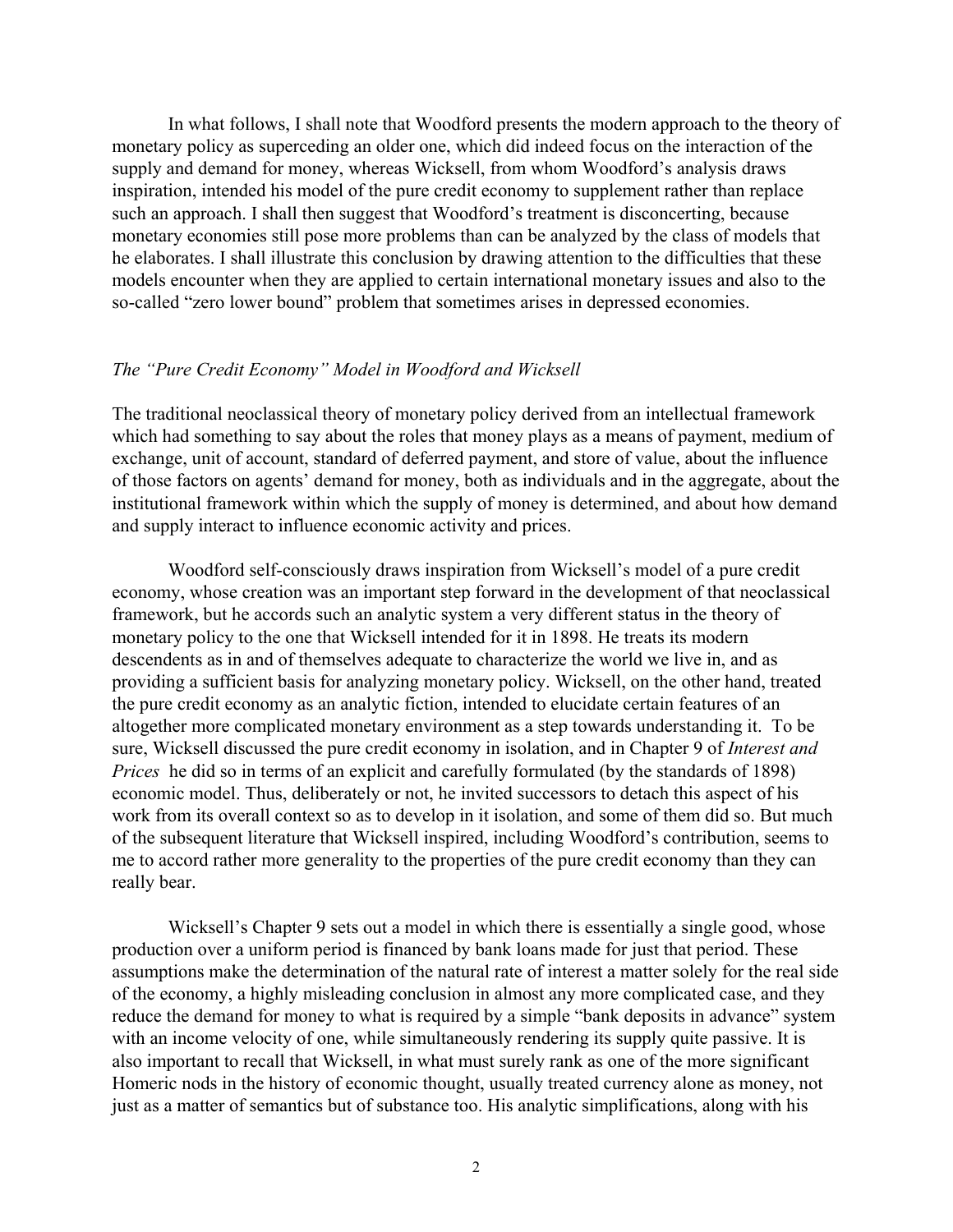over-narrow concept of money, led him to suggest that the quantity theory was inapplicable to a world where exchange was mediated solely by commercial bank liabilities, and there have been many, including Woodford, who have followed him in this.<sup>2</sup>

This is not the place to do more than note that largely un-discussed problems with capital theory still plague much modern macroeconomics, including the real business cycle models that seem to underpin much modern analysis of the determination of the natural rate of interest that two-interest-rate systems like Woodford's bring into play along-side a policy-determined market rate, (though he himself largely makes do with models without capital, relying on a rate of time preference to motivate the sensitivity of aggregate demand to the market rate)[.3](#page-5-1) But the problems that arise from the fact that, in the real world, chequable bank deposits are indeed money, and are generated as a byproduct of the continuous creation of and extinction of bank loans, which are not, however, matched to any unique period of production, are more central to the matters under discussion here. Other exponents of two interest rate models, both before and after Wicksell - Henry Thornton, Irving Fisher, Ralph Hawtrey, Gustav Cassel, to name only the most outstanding - all showed that, in these circumstances, the interaction of the supply and demand for deposit-money along quantity theoretic lines, can continue to play a key role in the transmission of monetary impulses[.4](#page-5-2)

In short, even Wicksell's pure credit economy is not a moneyless economy, and that is probably why, even in those real world economies that most closely resemble it, monetary aggregates, particularly narrowly defined monetary aggregates, continue to be systematically leading indicators of the behaviour of output, and hence of inflation, under regimes in which policy is conducted by the manipulation of interest rates, and in which, when viewed through the prism of Woodford's analysis, the supply of money should be responding passively to, and hence lagging or at best fluctuating simultaneously with, just those variables.<sup>5</sup> Even if demand for money relationships are not stable enough nowadays to provide a fulcrum for the conduct of policy, that does not mean that the interaction of the demand and supply of money does not lie at the heart of the policy transmission mechanism.

<span id="page-5-2"></span>4On this matter see Laidler (1999b) and Humphrey, (2003).

<span id="page-5-0"></span> <sup>2</sup>In this respect, Woodford writes in tradition of those Swedish economists who, like Bertil Ohlin (1936) saw Wicksell has having liberated monetary economics from "the tyranny of the quantity of money". As I have argued in Laidler (1999a, Ch. 3) the Stockholm School's attempts to escape were less successful than they perhaps thought. Woodford does find a minor role for the quantity of money in some versions of his general system, as a passively determined variable whose quantity can nevertheless exercise an apparently trivial "real balance effect" on expenditure.

<span id="page-5-1"></span><sup>3</sup>The Stockholm School, however, being students of Cassel and Fisher, as well as Wicksell, were acutely aware of this issue. See Laidler (1999a, Ch. 3).

<span id="page-5-3"></span><sup>5</sup>To use the vocabulary still popular at the Bank of Canada, monetary aggregates seem to remain active variables in the transmission mechanism, despite being determined endogensouly to the system. For a recent discussion of this, see Longworth (2003).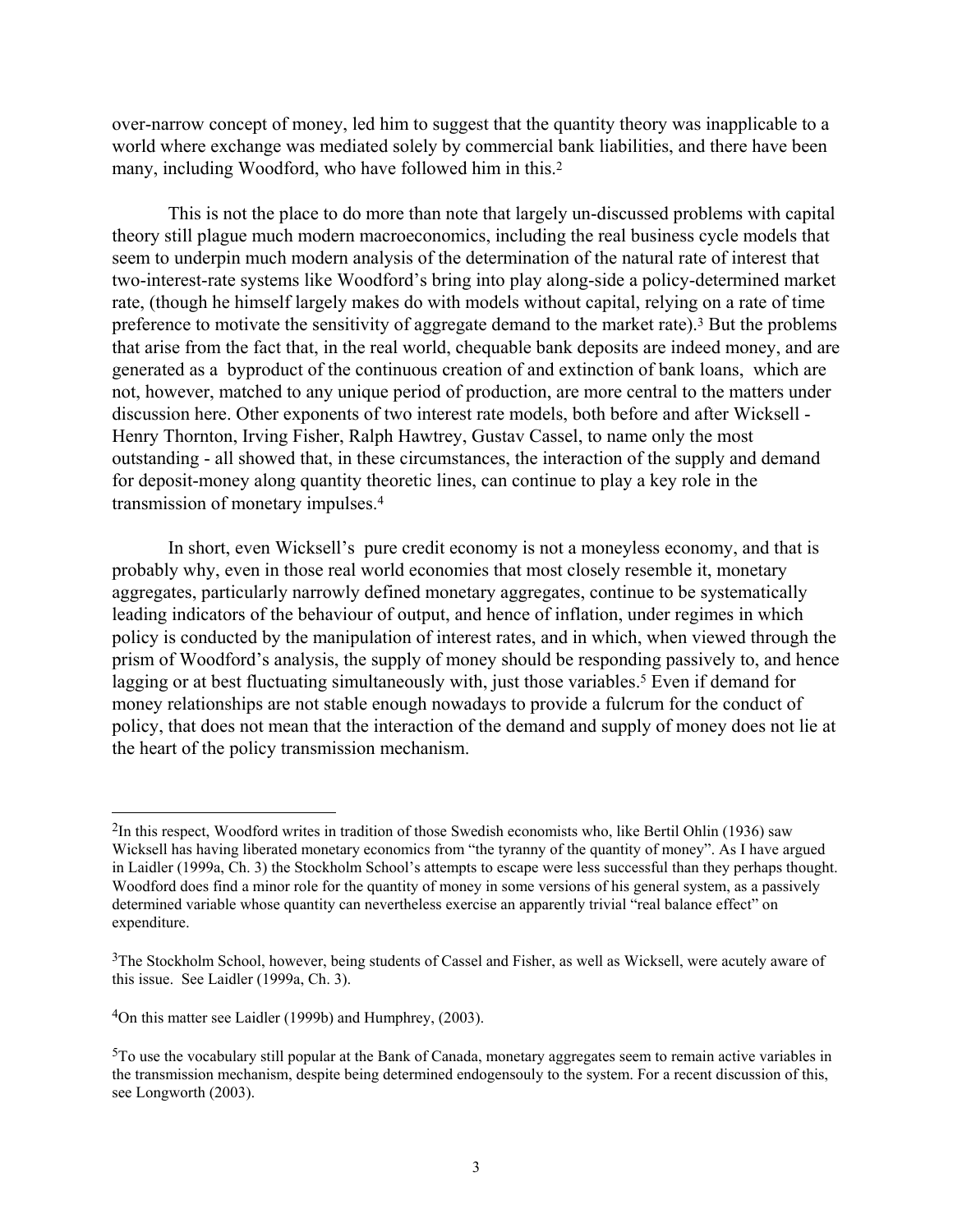This, however, is only the beginning of the matter, not its end, because, as Patinkin (1965) long ago pointed out, Wicksell's "pure credit economy" was never intended to tell the whole story about the monetary system that he was trying to understand, but only to elucidate the role of deposit banking therein as one component of an altogether richer story. His broader analysis was certainly marred by his failure to realize that the demand for bank deposits was amenable to the same careful analysis of transactions and precautionary motives that he deployed when dealing with the "pure cash economy", but it was not completely undermined.

#### *International Monetary Considerations*

 $\overline{a}$ 

Wicksell's central problem was international monetary stability. His *Interest and Prices*  appeared at the very end of what at one time was known as "the Great Depression". That slow and steady deflation affected gold standard countries from the mid-1870s till the late 1890s and gave rise to the bimetallic controversy. It also prompted some economists to begin to think outside of the boundaries laid down by the already existing international monetary system, and to speculate about how economic analysis might be used to design something better. As Wicksell saw it, the lessons drawn from his model of the pure credit economy had to be fitted into an altogether broader analytic framework so as to move beyond the simple application of the quantity theory to the behaviour of the stocks of gold, and/or of silver, and towards a deeper and more relevant analysis of a multi-country monetary system in which commercial and central banks were playing an increasingly important role.

His work led him to conclude that no single country could go it alone under the gold standard or international bimetallism, that international co-operation was essential to the creation of monetary stability, and that, given the crucial role of the market rate of interest in the process, it would be possible to get rid of the precious metals altogether and put the world on an international paper standard where the value of money would be regulated by central banks acting in concert. All this is a far cry from the "as if" closed economy model on which Woodford's theory of monetary policy is based.<sup>6</sup>

Woodford notes that his theory of monetary policy might usefully be applied to economies such as Australia, Canada or New Zealand. That is fair enough, but surely his "as-if" closed economy model works for these countries because their currencies play essentially no role in the international economy, are traded at market determined prices in well-developed foreign exchange markets and are used in rather complete sets of domestic financial markets. Woodford's analytic framework is too narrow to accommodate these preconditions explicitly, and he does not discuss them. [7](#page-6-1) 

<span id="page-6-0"></span><sup>6</sup>Though there is some precedent for the application of Wicksellian theory to the conduct of monetary policy in a single country, because his "policy norm" of raising (lowering) interest rates whenever prices rose (fell) was eventually to be implemented by Sweden acting in isolation at a time when the international monetary system had already collapsed. See Jonung (1979) for an account of this episode.

<span id="page-6-1"></span> $7$ Though readers in such countries will have to take it for granted their flexible exchange rate regimes render them "as if closed", a postulate that is by no means uncontroversial. Thus *Interest and Prices* cannot be used to teach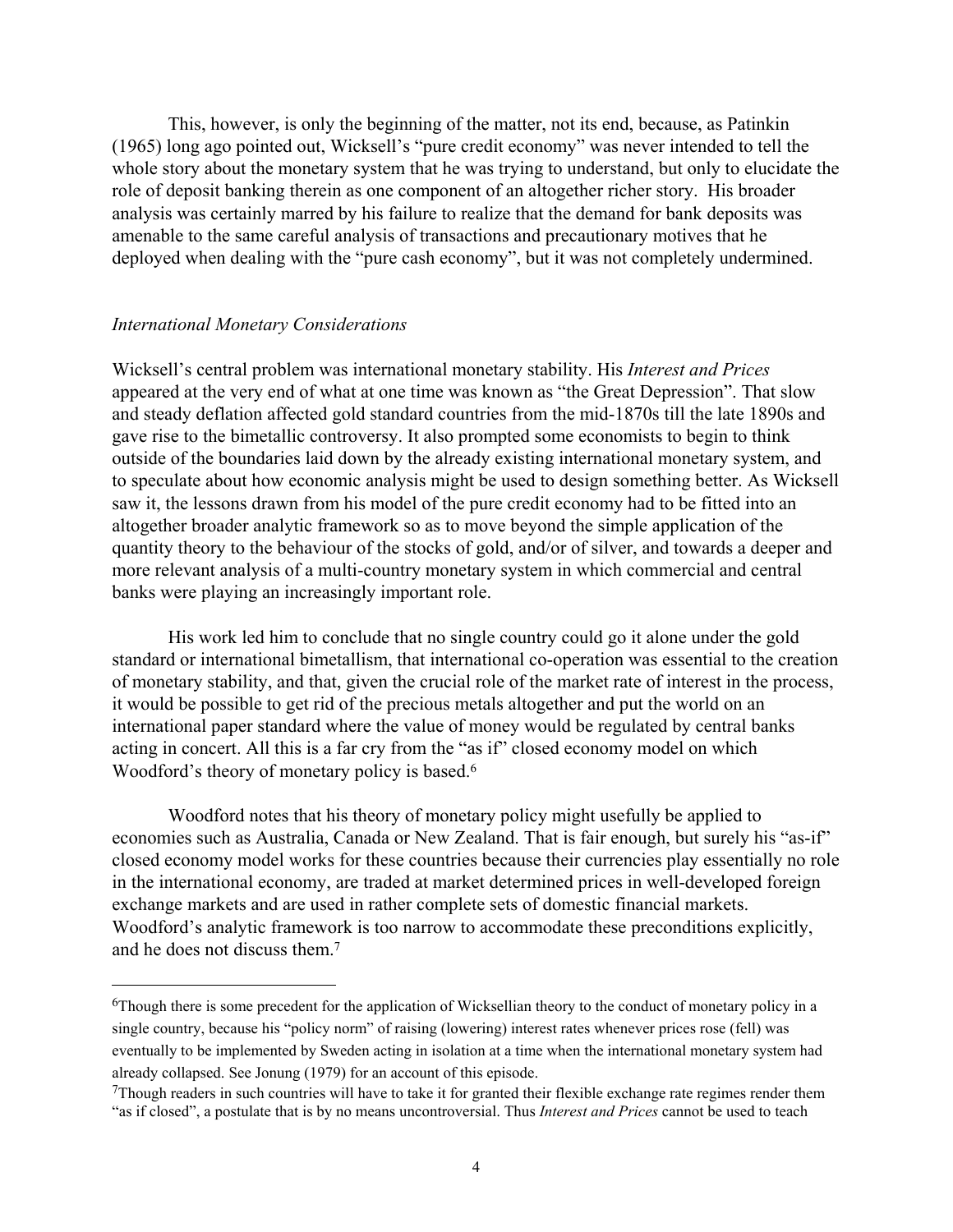More importantly, perhaps, he also (more or less) takes for granted the applicability of his theory to the United States policy scene, but the above preconditions do not hold in this case, and so the approach leads him to overlook some important issues. The US is, of course, a very large and relatively closed economy, and to the extent that the Fed is concerned solely with domestic goals, it can as a matter of fact conduct policy aimed at them without having to worry about the behaviour of the exchange rate, or indeed about the fact that its measures often have international repercussions. In recent years, moreover, various US authorities have made it absolutely clear that they will in no way allow the interests of other countries that have adopted the US dollar as their currency, or pegged their exchange rates to it, to impinge upon Federal Reserve policy. To this extent, an "as if" closed economy model is adequate for the design of US policy, then, but that does not make it adequate for use by those who are concerned to understand its full consequences, for the simple reason that this policy does affect other countries, whether the US authorities care about this or not.

The US dollar's role as an international means of payment, medium of exchange, unit of account, standard of deferred payment, and store of value, ensures that this is so. Anyone seeking to understand the workings of the world's monetary system in the present era (as Wicksell was in his) cannot ignore the international repercussions of US policy, and, just like Wicksell when he came to deal with international issues, they will need to ground their efforts in a theoretical framework that goes well beyond any "pure credit economy" system. The problems of concern here are not confined to those countries that have pegged to the US dollar, or adopted it outright. Many countries outside of this group trade in international markets where the US dollar is used as a means of exchange and unit of account, and many also lack well-developed domestic financial markets in which even medium, let alone long, term bonds denominated in domestic currency can be traded, and for them, the US dollar is also an important standard of deferred payment. Such economies are going to be affected by US policy, regardless of their formal exchange rate arrangements, and their room for domestic monetary manouevre is, by implication, limited. Any remotely complete analysis of US monetary policy needs to be based on a theoretical framework that permits these questions to be addressed.

 Nor should it be taken for granted that it is always safe for US authorities to ignore the overseas repercussions of their policies when they design them, even when they are concerned only with their domestic effects. Seigniorage is, to be sure, a close to trivial source of revenue at present in the advanced economies which Woodford's system is expected to fit best, but this is not always and everywhere the case The government budget constraint can still sometimes play a role in their broader monetary policy picture, and Woodford pays only a little attention to this matter<sup>8</sup>

 $\overline{a}$ 

monetary policy course in such countries without some supplementary readings on the workings of flexible exchange rate regimes.

<span id="page-7-0"></span><sup>8</sup>Woodford does not ignore fiscal policy, and indeed makes it clear that his model implies the desirability that it remain restrained. But he mainly deals with fiscal policy as a factor that can shift the IS curve when it is not "Ricardian", and does not emphasize seigniorage as a source of revenue and the fundamental interdependence of monetary and fiscal policy that stem from this. It does not seem to have crossed Wicksell's mind that the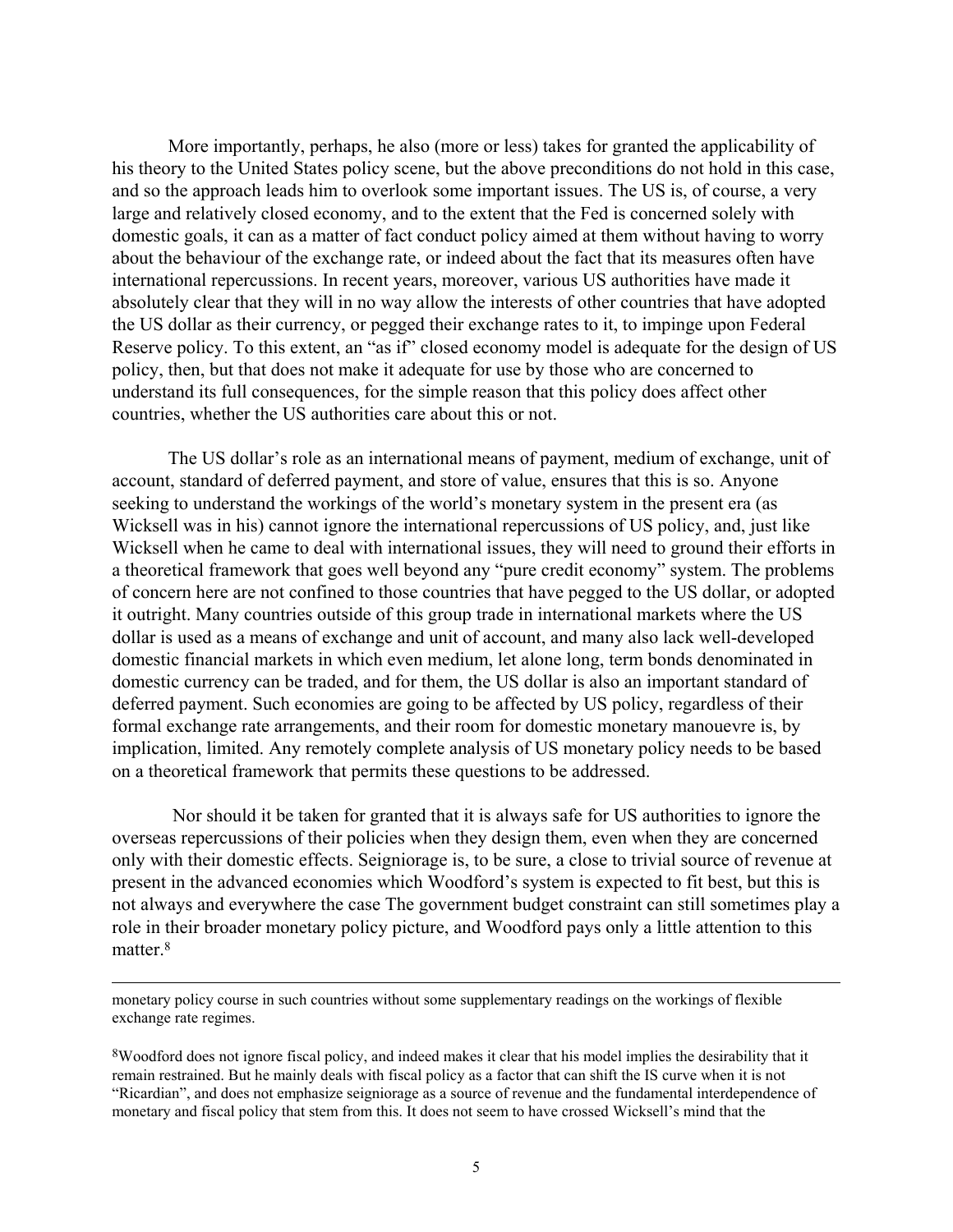For example, from the mid-1960s onwards, US fiscal deficits, fuelled by a combination of expansionary domestic fiscal policies and the costs of a colonial war, were monetised throughout the Bretton Woods system. They set in motion the great inflation of the 1960s and 1970s, but its early onset in the US itself looked like a cost-push phenomenon coming from the outside, because some of the pressure seemed to be originating in international commodity markets that traded in dollars, not least that for oil. The US policy response to inflation in the 1970s was confused and inept, partly as a result of this misdiagnosis. It is worth worrying about whether something similar is beginning to happen now, but a theory of monetary policy that ignores the revenue generating capacity of money creation, treats the US "as if" a closed economy, and ignores the international monetary consequences of its domestic fiscal policy makes this a hard question to ask, let alone to answer.

#### *The "Zero Lower Bound" Problem*

 $\overline{a}$ 

If international monetary considerations, which were at the very heart of Wicksell's concerns, are neglected in modern theories of monetary policy, it was Wicksell who neglected another issue inherent in the two-interest-rate approach to monetary policy which has attracted much of attention recently. I refer to the so-called "zero-lower bound" problem, which arises when, despite the best efforts of policy makers, the economy falls into stagnation, deflation rears its head, and the nominal interest rates under central bank control reach their lower limit. The US in the early 1930s and Japan from the early 1990s onwards are prime examples of the phenomenon, though it also it threatened for a while to put in an appearance in the US at the turn of the millenium. [9](#page-8-0) 

It is always dangerous to speculate about why an economist didn't deal with a particular problem that, with hindsight, seems to be important and relevant to his work, but at least three factors might have played a role in Wicksell's neglect of the zero lower bound question. First, though his theory of money was thoroughly articulated (if defective in its treatment of deposit money), his actual analysis of a monetary policy regime based on the manipulation of interest rates was nevertheless rather sketchy; second, his concern was with the influence of the monetary system on the longer run behaviour of the price level in the international economy, not within the cycle in a particular country; and third, he was writing in the wake of two decades of deflation, which, though it had generated distress in some sectors of some economies - for example agriculture in the US, or export industries competing with silver standard countries in the UK - had not been associated with anything resembling general stagnation.

abandonment of specie convertibility as a basis for the international monetary system while maintaining fixed exchange rates, measures that he proposed in 1898, might tempt governments to use that system as a source of seigniorage, but nowadays we know better.

<span id="page-8-0"></span><sup>9</sup>The following few paragraphs draw on a recent critique of Svensson's paper (Laidler 2004) which is, in some respects a companion piece to this one.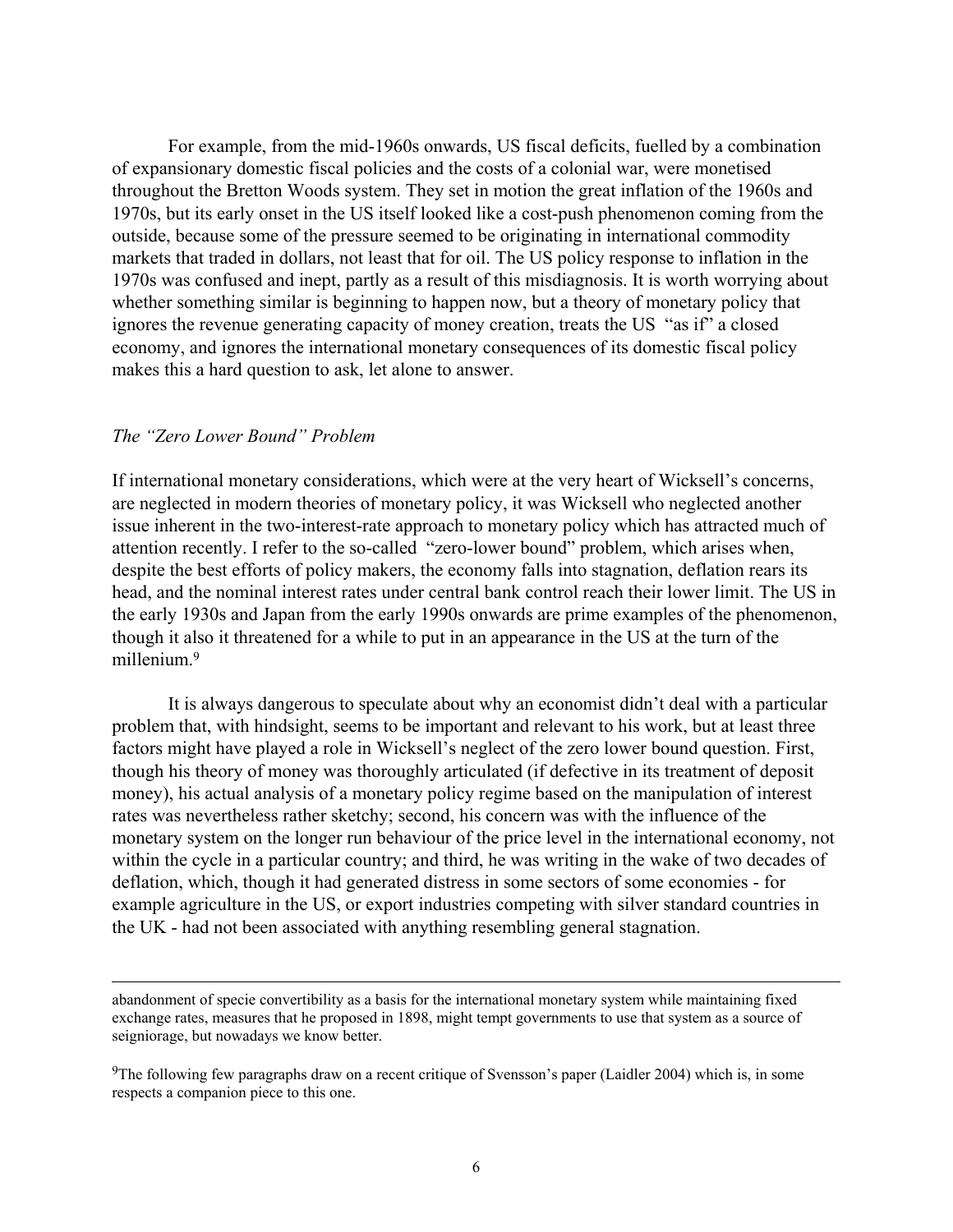But now, after the US experience of 1930s, and that of Japan in the 1990s, and with two or three generations of economists having been exposed as undergraduates to analytic exercises centered on the role of the liquidity trap in the IS-LM model, it is hardly surprising that the zero lower bound issue is highly visible. In this context, however, our prevailing theory of monetary policy's focus on interest rates, and its neglect of broader questions having to do with the supply and demand for money has some odd consequences. When exponents of that theory, Woodford, but also and at greater length Svennson (2003), have discussed the monetary problems facing Japan in the 1990s, they have diagnosed a liquidity trap, and prescribed as a cure some measure or other designed to induce expectations of inflation that will turn a close to zero nominal interest rate into a real rate sufficiently low, even negative, to get things moving again.

Though, as a practical matter, inducing changes in inflation expectations by policy announcements as opposed to actual experience is always a difficult matter, there is nothing theoretically wrong with the latter proposals. Indeed, Sir John Hicks (1983, Ch. 5) once suggested that an essentially similar mechanism for helping to bring about recovery from a cyclical slump was inherent in  $19<sup>th</sup>$  century specie standards, to the extent that the preceding downturn had driven the price level to a value below its long run equilibrium value as determined by the supply and demand for the precious metals. Even so, because of their diagnosis of a liquidity trap, the exponents of modern theories of monetary policy have also cast doubt upon the likely efficacy of a simple process of vigorously increasing the Japanese money supply, and here they have been on weaker ground, for a number of reasons.

To begin with, a "liquidity trap" is a state of affairs in which the demand for money becomes perfectly elastic with respect to a long rate of interest at some low positive level of the latter. Until the policy of "quantitative easing" was begun in 2001, the ratio of the Japanese money stock to national income, whether money was measured by the base, M1, or any broader aggregate, rose slowly at best, and it was short, not long, rates of interest that were essentially zero. Given these facts, it is hard to see what the empirical basis for the diagnosis of a liquidity trap could have been. On the other hand, and again before 2001, the empirical evidence gave no reason to reject the hypothesis that a quite separate and distinct phenomenon was at work, namely a Hawtreyan "credit deadlock". Here the problem is not a high elasticity of the economy's demand for money with respect to the long rate of interest, but a low elasticity of its demand for bank credit with respect to the short rate, which inhibits the borrowing that is a necessary prerequisite for money creation. The solution to a credit deadlock, as Hawtrey pointed out, is vigorous open market operations to bring about increases in the monetary base, and therefore the supply of chequable deposits, that mere manipulation of short term interest rates is usually sufficient to accomplish in less depressed times.[10](#page-9-0)

Now the conditions for a liquidity trap might indeed have existed in Japan in the 1990s. Until the credit deadlock affecting its monetary system was broken by quantitative easing in 2001, which produced increases of roughly sixty percent in the ratios of the base and M1 to

<span id="page-9-0"></span> $10$ See Laidler (1999, Ch.5) for a discussions of Hawtrey's views on the cycle, and Ch. 10 for Keynes on the liquidity trap.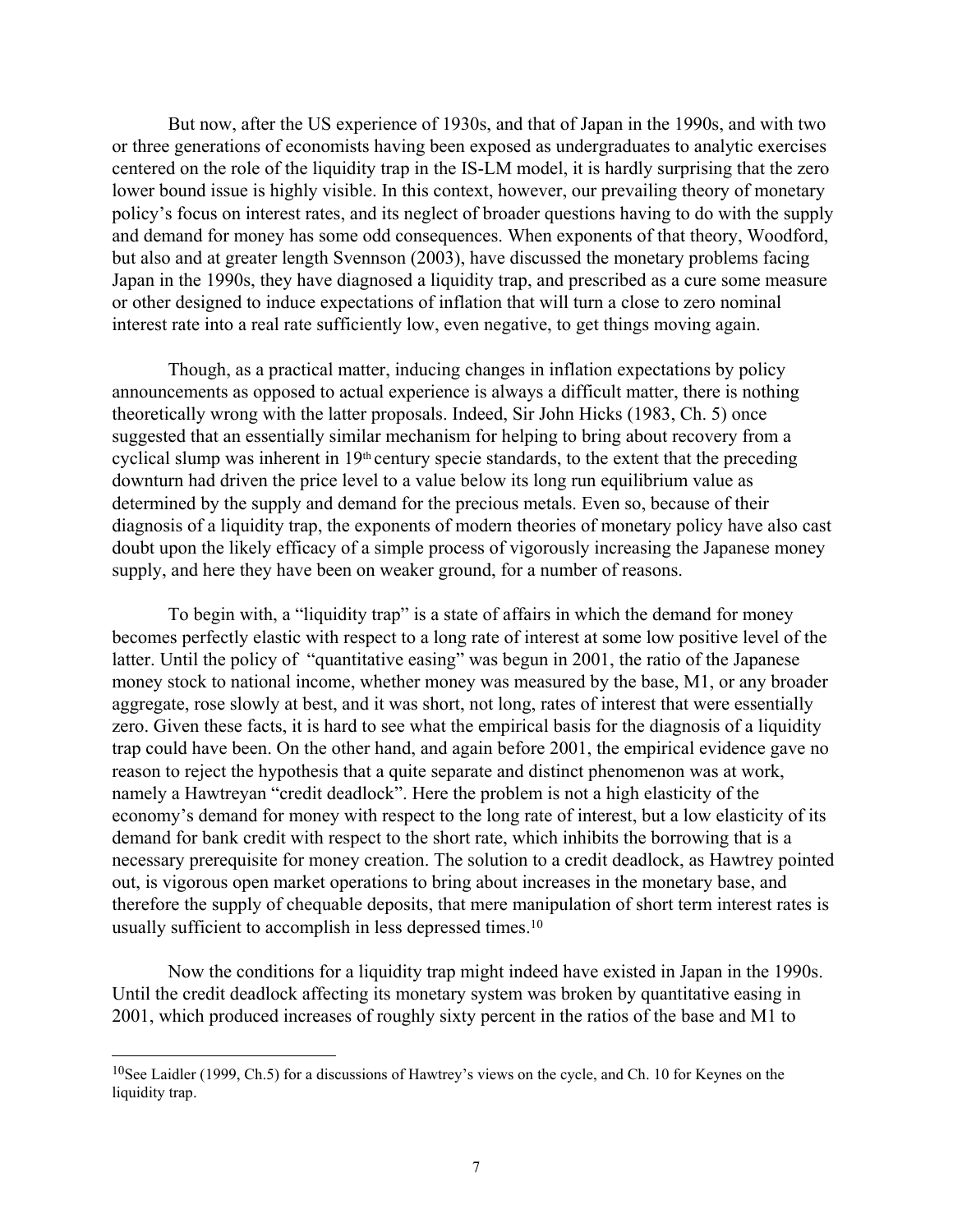national income over the following year, it was impossible to know this. As it has happened, however, the subsequent vigorous up-turn of the Japanese economy that began in 2002 and is still proceeding is beginning to suggest that there was no liquidity trap at work in that economy. If further evidence bears out this conclusion, a serious policy error was made in the 1990s, and that error was based on a theory of monetary policy that treats the short interest rate as the central bank's only tool, and characterizes the transmission mechanism as working solely though the influence of interest rates on aggregate demand.

That theory provided no means for Japanese policy makers to distinguish between a liquidity trap, which is a possible feature of the demand for money function, and a credit deadlock which is a characteristic of the money supply process, or for them to entertain the possibility that variations in the money supply might affect aggregate demand by channels over and above any effect on market rates of interest. It was therefore a dangerously defective guide to the conduct of monetary policy in Japan, as it is in any depressed economy. But it is precisely such a theory of monetary policy that lies at the heart of Woodford's book.

#### *Concluding Comment*

In short, my verdict on the theory of monetary policy that Woodford has so elegantly and thoroughly elaborated in his *Interest and Prices* is that it is well adapted to teaching us how to sail in already calm monetary conditions, in fair fiscal weather and in the confined waters of a closed economy. It teaches us how to stay on a course defined by low and stable inflation in such an environment, and therefore is going to be of great value to the practitioners of monetary policy in a few select economies where inflation is already behaving itself and monetary stability is not threatened by fiscal policy or foreign disturbances.

The theory in question also has distinguished antecedents, being in the tradition of Chapter 9 of Wicksell's *Interest and Prices.* But for Wicksell, the pure credit economy was an analytic fiction meant to elucidate aspects of an altogether broader and more complicated framework, not an abstract version of a complete monetary system. His "systematic exposition of the theory" in Chapter 9 was a means of conveying detailed information about a limited number of problems, such as a novice sailor might encounter in sailing from one side to the other of a rather sheltered pond, because he thought that this knowledge would also be necessary for anyone navigating in the open sea of the late 19th century international monetary system. But we forget at our own peril that Wicksell did not think it sufficient in and of itself to prepare anyone for this much more difficult task.

Writing at the end of the  $19<sup>th</sup>$  century, Wicksell could hardly foresee the kind of storms that would soon break over the monetary system, but the neoclassical theory of money in which his theory of monetary policy was embedded did ultimately prove amenable to the modifications necessary to cope with them. His model of the pure credit economy is altogether narrower than that theory of money, however, and it is not a sufficient foundation for a theory of monetary policy. So long as economists treat Woodford's theory of monetary policy as a framework that elaborates and codifies the models that central bankers in certain advanced economies often use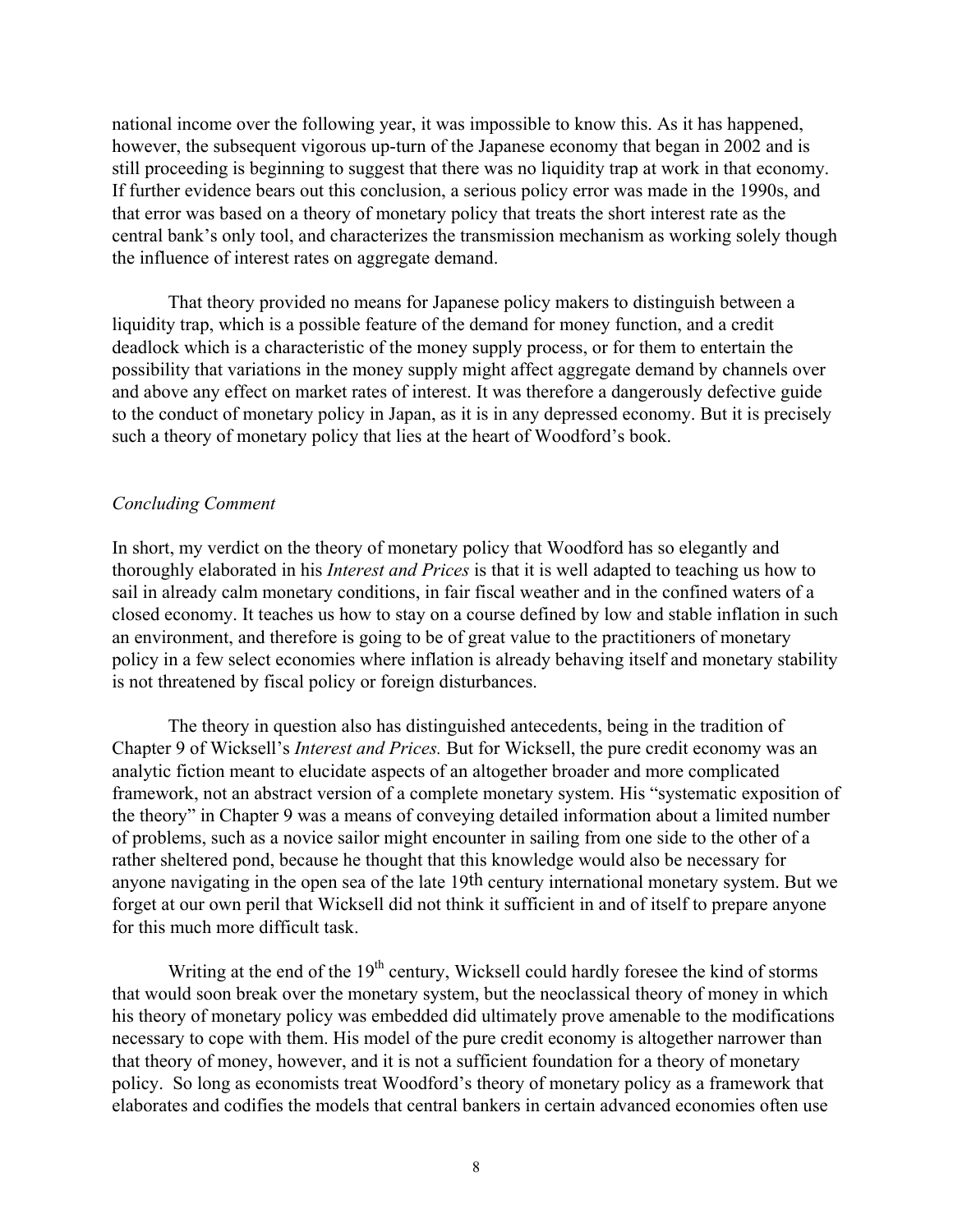these days in thinking about how to keep domestic inflation under control, it will be a contribution of enormous positive value. If they allow the elegance and rigour of his exposition to distract their attention from the narrow scope of his theory, and under its influence begin to lose sight of the neoclassical theory of money that their predecessors, including Wicksell, created, and of the broader set of issues with which monetary policy sometimes has to deal, Woodford's work will be a source of trouble.